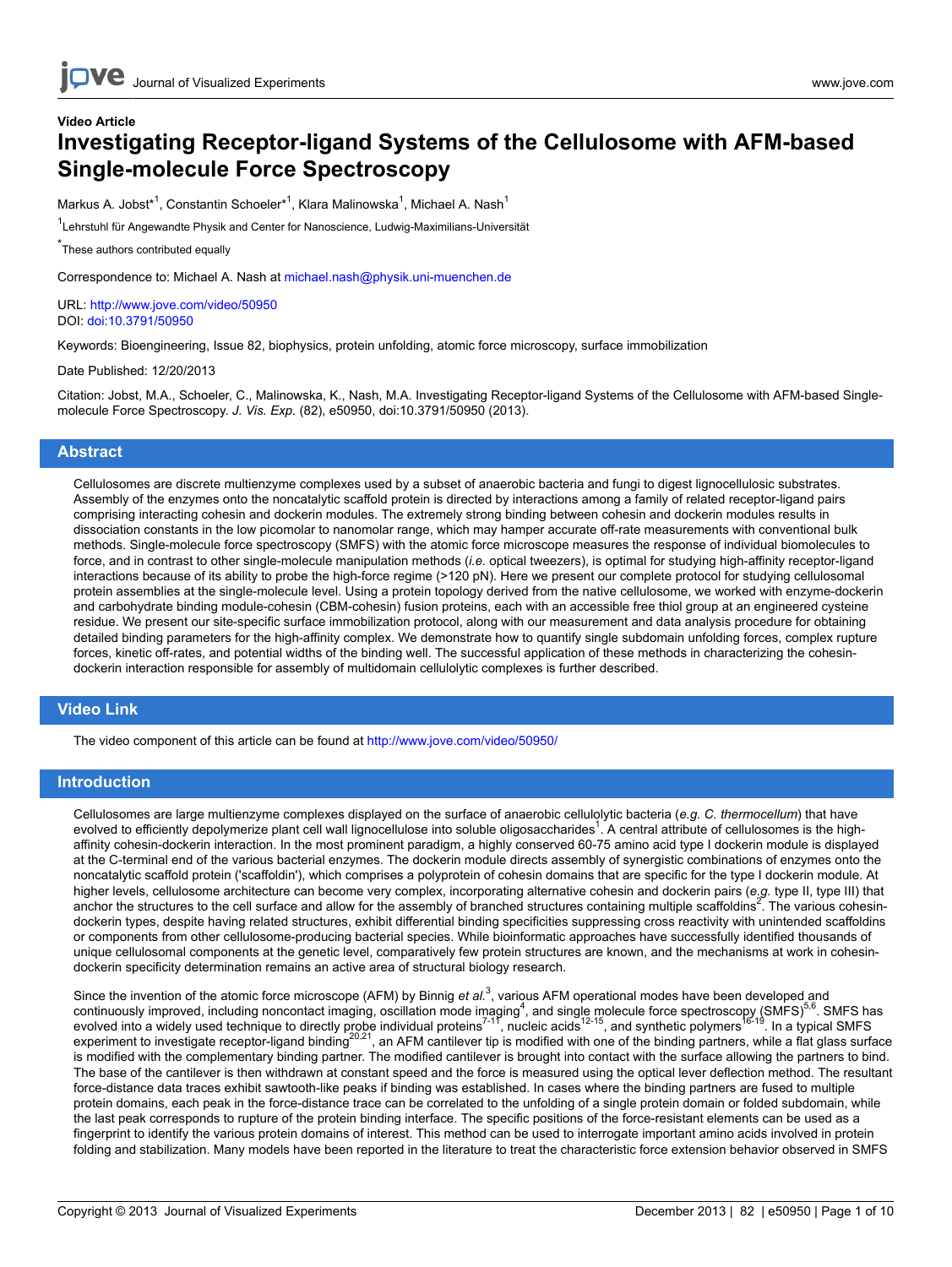experiments. The most commonly used models include the freely jointed chain (FJC) model<sup>22</sup>, the worm-like chain (WLC) model<sup>18,23-25</sup>, and the freely rotating chain (FRC) model<sup>2</sup> .

In our prior work<sup>11</sup>, we used single-molecule force spectroscopy to investigate the interaction of cohesin and dockerin modules. Here, we present an experimental protocol for glass surface and cantilever functionalization with enzyme-dockerin and CBM-cohesin protein constructs. We also present an AFM-based SMFS protocol including data acquisition and analysis procedures. The described protocol can easily be generalized to other molecular systems, and should prove particularly useful to researchers interested in high-affinity receptor ligand pairs.

# **Protocol**

A schematic of the pulling geometry used in this work to probe the cohesin-dockerin interaction is shown in **Figure 1A.** The protein immobilization protocol reported here for cantilever and cover glass functionalization is a modified version of the procedure published previously<sup>27</sup>. The proteins were expressed from plasmid vectors in *E. coli* using conventional methods. The proteins were designed with a solvent-accessible thiol group, which was used in combination with maleimide chemistry to tether the protein via a stable thioether linkage to the cover glass surface and cantilever. The engineered cysteine residues in both the CBM-cohesin and xylanase-dockerin fusion proteins were located towards the N-terminal side of the proteins, away from the cohesin-dockerin binding interface<sup>11</sup>. A detailed overview of the chemical bonding employed in protein immobilization is shown in **Figure 1B.**

# **1. Sample Preparation**

### 1. **Buffers**

- 1. Prepare Tris buffered saline supplemented with calcium (TBS): 25 mM TRIS, 75 mM NaCl, 1 mM CaCl<sub>2</sub>, pH 7.2
- 2. Prepare sodium borate buffer: 50 mM  $Na<sub>2</sub>B<sub>4</sub>O<sub>7</sub>$ , pH 8.5
	- The process flow diagram showing sample preparation steps is shown in **Figure 2.**

When handling cantilevers and cover glasses, self-locking tweezers are recommended.

### 2. **Aminosilanization of cover glass** (approximately 1.5 hr)

- 1. Place cover glass (24 mm diameter, 0.5 mm thickness) in a PTFE holder.
- 2. Sonicate cover glass in 1:1 ethanol : ultrapure water (v/v) for 15 min.
- 3. Rinse cover glass with ultrapure water.
- 4. Place cover glass in piranha solution (1:1 H<sub>2</sub>SO<sub>4</sub> (concentrated) : H<sub>2</sub>O<sub>2</sub> (30%) (v/v)) for 30 min, then thoroughly rinse with ultrapure water. Dry cover glass under a gentle stream of N<sub>2</sub>. Caution: piranha solution is extremely corrosive. Eye and skin protection are required.
- 5. Submerge cover glass in 45:5:1 ethanol : ultrapure water : 3-aminopropyl dimethyl ethoxysilane (v/v). Place on a shaker at RT for 60 min (approximately 50 rpm).
- 6. Submerge cover glass sequentially in ethanol and ultrapure water (2x each). Dry cover glass under a gentle stream of N<sub>2</sub>.<br>7. Bake cover glass in an oven (80 °C for 30 min)
- Bake cover glass in an oven (80 °C for 30 min).
- 8. Silanized cover glasses may be stored under argon for up to 6 weeks.
- 3. **Aminosilanization of cantilevers** (approximately 1.5 hr)

NOTE: The presented protocol for tip functionalization is appropriate for silicon cantilever tips.

- 1. Place cantilevers on a clean glass slide. Treat with UV-ozone for 15 min.
- 2. Submerge cantilevers for 3 min in 1:1 ethanol : 3-aminopropyl dimethyl ethoxysilane (v/v) with a catalytic amount (0.25%, (v/v)) of ultrapure water.
- 3. Rinse cantilevers with gentle stirring sequentially for 60 sec in beakers of toluene, ethanol, and ultrapure water. Carefully dry cantilevers on filter paper between rinses.
- 4. Place levers on a clean glass slide and bake (80 °C for 30 min).

### 4. **Protein disulfide reduction** (approximately 3 hr)

All solutions should be prepared to obtain approximately 30 µl of diluted protein per cantilever and 20 µl of diluted protein per cover glass. Protein solutions should be mixed with Tris(2-carboxyethyl)phosphine (TCEP) disulfide reducing gel in a ratio of 1:2 (v/v).

- 1. Prepare aliquots of TCEP disulfide reducing beads in micro-tubes. It is recommended to cut micropipette tips with scissors to widen the hole diameter when pipetting the TCEP bead slurry.
- 2. Rinse TCEP bead slurry with 1 ml TBS buffer, and centrifuge at 850 rcf for 3 min.
- 3. Carefully remove and discard the supernatant with a micropipette.
- 4. Repeat steps 1.4.2-1.4.3 2x.
- 5. Apply concentrated protein solution (1-10 mg/ml) to the TCEP beads (1:2 protein : TCEP bead slurry (v/v)) and gently mix by stirring with micropipette tip. Avoid introducing air bubbles.
- 6. Place protein/TCEP bead slurry mixture on a rotator for 2.5 hr.

### 5. **PEGylation of cover glasses and cantilevers** (approximately 1.5 hr)

- 1. Prior to modification with NHS-PEG-maleimide linkers, soak aminosilanized cantilevers and cover glasses in sodium borate buffer (pH 8.5) for 45 min to deprotonate primary amine groups on the surface.
- 2. Ensure that the NHS-PEG-maleimide powder is warmed up to RT before opening the cap and weighing the appropriate amount for a 25 mM solution. Unused NHS-PEG-maleimide should be stored under argon at -20 °C. Approximately 30 µl of polymer solution per cantilever, and 90 µl per 2 cover glasses (sandwiched together) is required.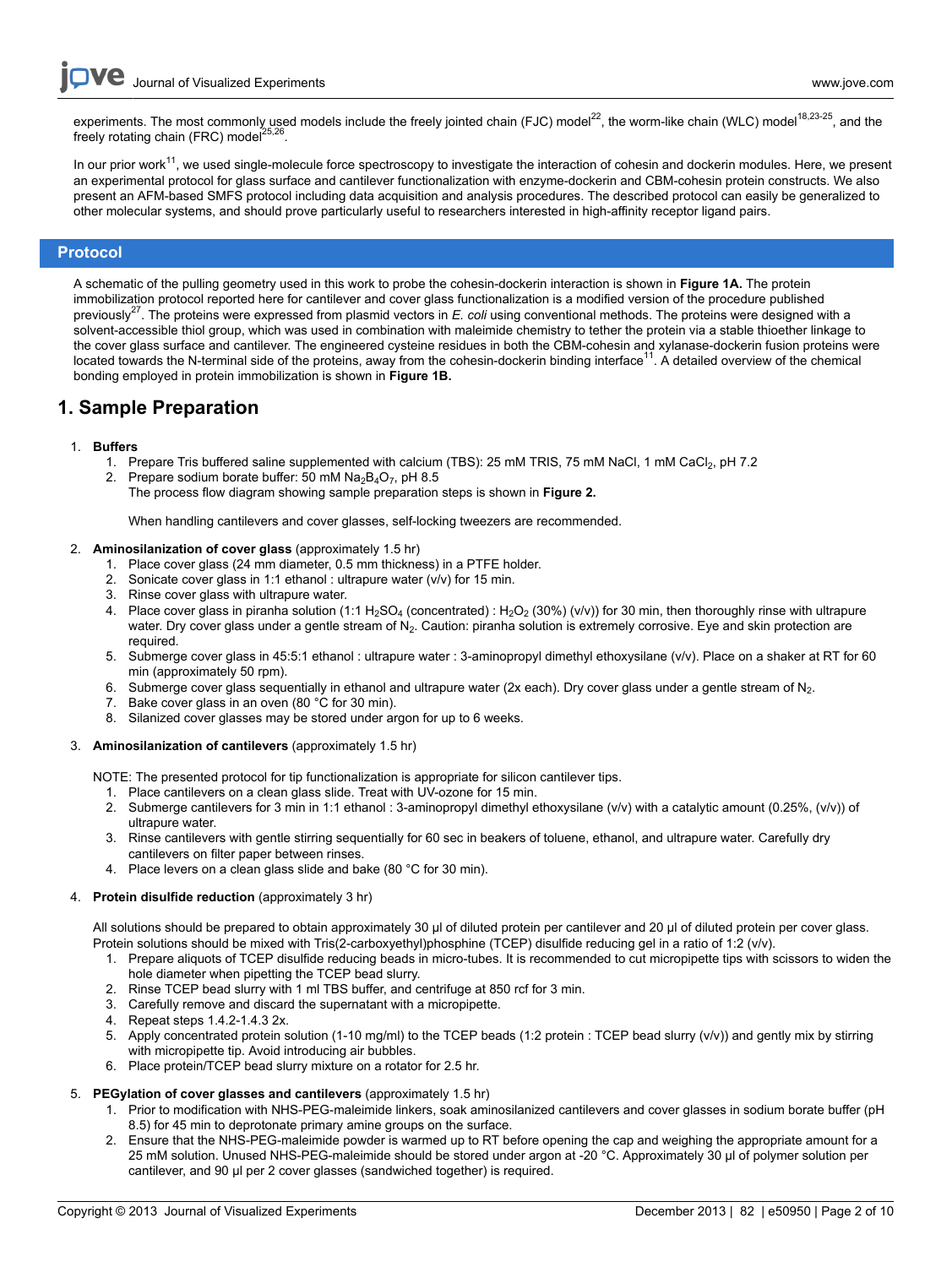3. After weighing the 5 kDa NHS-PEG-maleimide, add sodium borate buffer and vortex to obtain a 25 mM solution.

Note: The solution should be used as quickly as possible due to the extremely short half-life of NHS at pH 8.5. Vortexing and transfer of the liquid onto the cantilevers/cover glasses should be completed within 1-2 min.

- 4. Incubate cantilevers in 30 µl droplets of NHS-PEG-maleimide solution in a Petri dish. For cover glasses, place 90 µl of NHS-PEGmaleimide solution onto a single cover glass, and add a second cover glass on top creating a cover glass sandwich with NHS-PEGmaleimide solution in the middle.
- 5. Incubate the cantilevers/cover glasses with the NHS-PEG-maleimide solution in a water-saturated atmosphere at RT for 1 hr.

## 6. **Protein conjugation** (approximately 2 hr)

Critical: Minimize the exposure of PEGylated cantilevers and cover glasses to air.

- 1. Centrifuge TCEP-bead/ reduced protein solutions at 100 rcf for 1 min and collect the supernatant.
- 2. Dilute protein solution with TBS. Aim for a protein concentration during surface conjugation in a range of 0.5-2 mg/ml. Set reduced and diluted protein solutions aside for a few minutes while rinsing cantilevers and cover glasses.
- 3. Rinse cantilevers and cover glasses in three sequential beakers of ultrapure water.
- 4. Carefully remove residual liquid from cover glasses by carefully touching the edges to a filter paper under a gentle stream of N<sub>2</sub>. Carefully remove residual liquid from cantilevers by touching to a filter paper. Apply diluted protein solution immediately.
- 5. Mount cover glasses in an appropriate sample holder that is compatible with the AFM instrument.
- 6. Incubate PEGylated cover glasses and cantilevers with respective diluted protein solutions at RT for 1-2 hr.
- 7. Rinse cantilevers in three sequential beakers with TBS to remove unbound proteins. Pipette rinse cover glasses at least 10x.
- 8. Store cantilevers and cover glasses under TBS prior to measurement.

# **2. Data Acquisition**

In this work, a custom-built AFM<sup>28</sup> controlled by an MFP-3D AFM controller from Asylum Research with custom written Igor Pro software was used. Cantilever deflection is measured via the optical beam deflection method<sup>29</sup>. The sample preparation and data analysis protocols provided used. Cantilever deflection is measured via the optical beam deflection method here are applicable regardless of the exact AFM model used. However, the AFM model should be suitable for measuring in liquids and support an accessible speed range on the z-piezo of approximately 200-5,000 nm/sec.

- 1. Mount the functionalized cantilever and glass surface on the AFM. During the whole procedure, the surface should stay covered with buffer. When mounting the cantilever, minimize exposure to air. Upon correct adjustment of the laser beam, let the system equilibrate for at least 30 min to reduce any drift effects and readjust if necessary.
- 2. Record a thermal noise spectrum with the cantilever far away from the surface, *i.e.* in the absence of damping effects.
- 3. Use a minimally invasive method like the acoustic approach to find the surface without damaging the cantilever tip prior to measurement. If possible, manually approach the surface with the cantilever and use headphones to listen to the thermal noise on the raw deflection output from the AFM controller. As soon as the cantilever draws near the surface, a distinct change in sound is audible.

Note: The cantilever tip should now be within 2-5 µm of the surface. The nature of the sound change is dependent on the cantilever used. The resonance frequency of the cantilever used in this work is approximately 25 kHz in water, above the human audible range. Due to damping effects near the surface, the resonance is shifted towards lower frequencies bringing the cantilever resonance into the audible range. Hence, an apparent increase in frequency and sound intensity is perceived.

In cases where an audio output of the deflection signal is not available, the surface can be approached with the z-piezo while an active feedback on the deflection signal is enabled. As soon as the deflection signal increases by a defined amount due to indentation of the surface, the approach is stopped.

- 4. Determine the inverse optical lever sensitivity, (InvOLS) which represents the tip displacement distance (in nm) per volt deflection signal. Do this by indenting the surface with the cantilever tip. A deflection set point voltage corresponding to a cantilever tip displacement of approximately 3 nm is recommended.
- 5. Determine the spring constant of the cantilever by fitting a simple harmonic oscillator response function to the thermal noise spectrum, according to the equipartition theorem<sup>30,31</sup>.
- 6. Initialize an experimental routine. For this work, the following set of measurement parameters was used: approach speed: 3,000 nm/sec; indentation force: 180 pN; surface dwell time: 10 msec; retract velocities: 0.2, 0.7, 2.0, 5.0 µm/sec with sampling rates of 2,000, 5,000, 15,000, 20,000 Hz respectively; retract distance: 500 nm.

Note: The sampling rate should not be set higher than 10 points/nm to avoid oversampling and to keep data sizes reasonable.

- 7. After each force-distance trace, actuate the x- and y-piezo stages to expose a new surface location to the cantilever in each force-distance curve. This technique samples a larger area of the cover glass surface during long-term measurements.
- 8. Use periodic rezeroing of the deflection stage (*i.e.* photodiode position) and height of the z-piezo chassis during long-term measurements in case the deflection signal drifts out of range, or contact is lost with the surface.
- 9. Upon completion of the measurement run, perform another InvOLS measurement with a significantly higher indentation force than used prior to measurements to obtain a more precise InvOLS value.
- 10. Record another thermal noise spectrum far away from the surface. Determine the spring constant at the end of the experimental run.

# **3. Data Analysis**

The flow diagram in **Figure 3** illustrates the process of data analysis. Perform all data manipulations using an appropriate software package such as Igor Pro or MATLAB. First convert the raw signal from the detector into units of force, and correct for offset and drift. Subsequently, use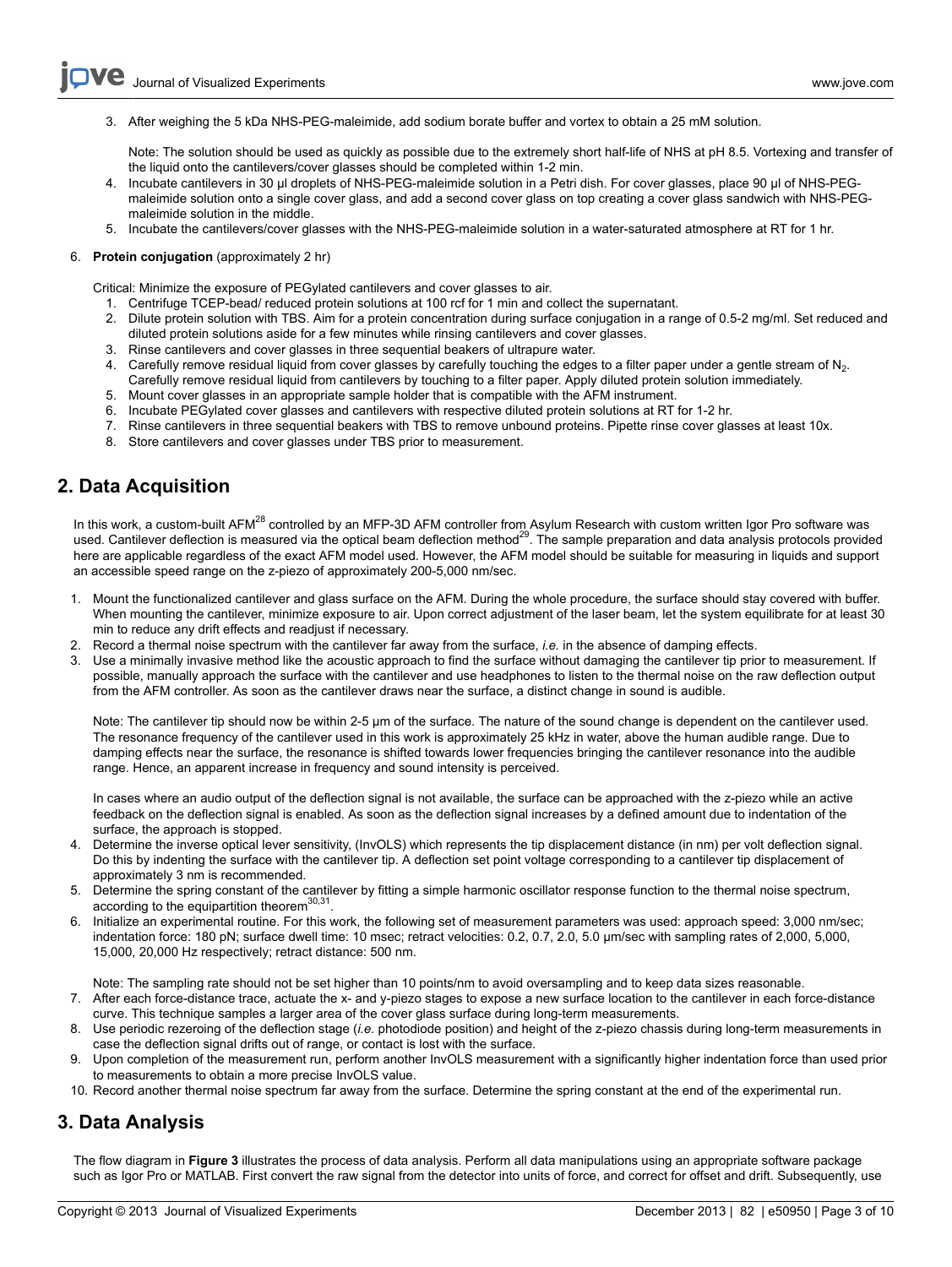models of biopolymer elasticity to locate energy barriers in the unfolding pathways, and identify protein subdomains. Finally, kinetic and energetic parameters of the receptor-ligand interaction are obtained.

### 1. **Unit conversion and data corrections**

- 1. Multiply the raw deflection signal (volts) by the InvOLS (nm/volt) and spring constant (pN/nm) to convert the detector voltage into units of force.
- 2. Offset the data such that the unloaded cantilever has a force value of zero pN by first averaging the force values from the last 10% of the force-distance trace (acquired farthest away from the surface), and then subtracting the average from all force values in the data trace.
- 3. Offset each trace in the x-direction such that the first intercept with the distance axis occurs at a distance of 0 nm.
- 4. The InvOLS is dependent on the laser spot position on the cantilever. Even small amounts of drift in the optical readout system may cause noticeable changes in the InvOLS when the footprint of the cantilever is comparable to the laser spot size. Correct for this by analysis of the noise on the deflection signal at zero force. Assuming constant ambient conditions, noise on the deflection signal is directly proportional to the InvOLS.
	- 1. Measure the route mean square (RMS) deflection value (noise level under zero force) of the last 10% of each force-distance trace.
	- 2.
		- Plot the noise vs. the curve number and apply a suitable fit. Typically an exponential fit in the form of  $N(n_i) = N_0 \cdot e^{-kn_i}$  will work best, where N is the noise, ni is the curve number, and N0 and k are fit parameters. A linear fit may also be appropriate for certain data sets.
	- 3. Determine a scaling factor (SF) for each curve:

Equation 1:

$$
(SF) = \frac{N_0 e^{-kn_i} + C}{N_0 e^{-kn_F} + C}
$$

where, ni is the curve number, nf is the final curve number, and C is an offset.

- 4. Next divide all the force values in each individual curve by the scaling factor. This procedure scales each curve by the ratio of the RMS noise value of the current curve to the RMS noise value of the final trace that was acquired immediately prior to the InvOLS measurement.
- 5. Perform a deflection correction to transform the distance axis (z) to molecular extension (z\*). This accounts for bending of the cantilever under force which shortens the distance between cantilever tip and sample from the value reported by the z-piezo sensor position.

Equation 2:

$$
z^* = z - \frac{F}{k}
$$

Where *z* is the measured z-sensor position, *F* the force acting on the cantilever and *k* the spring constant.

### 2. **Contour length analysis**

The contour length of a protein is the maximum stretched length of the polypeptide chain. The folding state of a protein refers to its geometry and end to end distance determined by secondary and tertiary structure. The contour length of a protein is directly related to its folding state<sup>9,25,32</sup>. The position of specific ruptures in force-extension traces varies widely due to polydispersity of PEG linkers, as well as external parameters such as temperature, buffer properties and loading rates. This complicates direct data analysis but can be overcome by transforming force-extension data into contour length space. This technique enables averaging over huge datasets, and allows automatic pattern recognition to be used to identify characteristic unfolding events. It is therefore possible to sort individual force traces depending on the type of interaction exhibited. The following previously described procedure<sup>25</sup> is used to transform force-extension data into contour length space.

1. Solving the WLC model (Equation 3)<sup>23</sup> for the contour length *L* at a fixed persistence length *p* results in Equation 4, which provides the contour length *L(x,u)*. Here, *x* is the distance and *u=F\*p/kBT*, where *kB* is Boltzmann's constant and T is the temperature. Only real solutions can be considered. Additional constraints are *x<L*, *F>0, L>0, x>0*;

Equation 3: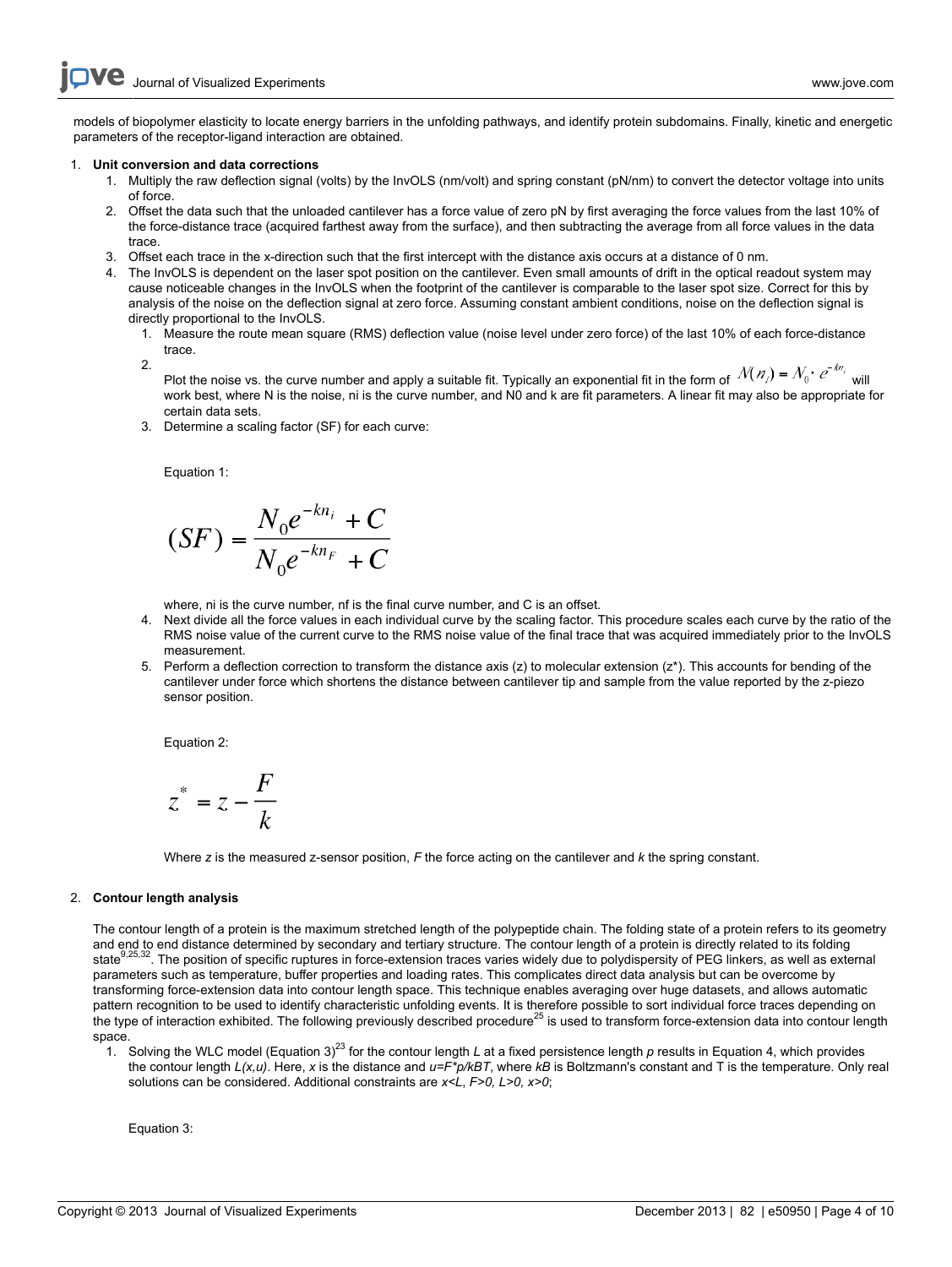$$
F(x,L) = \frac{k_B T}{p} \left( \frac{1}{4(1 - x/L)^2} + \frac{x}{L} - \frac{1}{4} \right)
$$

Equation 4:

$$
L(x, u) = \frac{x}{6u} \left( 3 + 4u + \frac{9 - 3u + 4u^{2}}{g(u)} + g(u) \right)
$$

where,

$$
g(u) = \left(27 - \frac{27}{2}u + 36u^2 - 8u^3 + \frac{3\sqrt{3}}{2}\sqrt{-u^2\left[\left(4u - 3\right)^3 - 108\right]}\right)^{\frac{1}{3}}
$$

- 2. Plot the transformed data points in a force vs. contour length plot. Apply a force threshold of approximately 10 pN to exclude noise. Unspecific interactions can be excluded by applying a long-pass length filter. Assemble a histogram of contour lengths.
- 3. Cross-correlate<sup>33</sup> the obtained histograms with a template histogram, and offset along the x-axis to correct for PEG polydispersity. Use the resulting correlation values to measure the similarity of individual data traces. Thereby, data traces can be sorted into predefined classes to simplify further analysis.

 $\overline{1}$ 

- 4. Use a similar technique to find repeating features in a single trace by autocorrelation, *e.g.* for multiple Ig-domain unfolding.
- 5. Sort traces manually to investigate other unfolding events.

#### 3. **Loading Rate Analysis**

Extract kinetic and energetic information about receptor-ligand dissociation by applying suitable models to the force spectrum, *i.e.* the ruptureforce vs. ln(loading-rate) plot.

- 1. For a given pulling speed, determine the rupture force and loading rate for rupture events of interest:
	- 1. Perform a line fit to a force-time trace in the vicinity of the rupture event of interest. Determine the loading rate from the slope of the line fit to the peak. Repeat this procedure for every trace showing the rupture event of interest.
	- 2. Determine the most probable rupture force by applying a Gaussian fit to a histogram of the rupture forces. Alternative fit functions are possible.
	- 3. Determine the most probable loading rate.
- 2. Repeat steps 3.3.3.1 3.3.3.3 for all pulling speeds.
- 3. Plot the most probable rupture forces against the natural logarithm of the most probable loading rates to obtain the force spectrum.
- 4. Apply a suitable theoretical model to the force spectrum to extract kinetic and energetic parameters (**Figure 4C**). In many cases, the linear Bell-Evans model<sup>20,34</sup> can be used and will yield good estimates for *koff*, the dissociation rate in the absence of force, and Dx, the distance to the transition state along the reaction coordinate, as shown in Equation 5.

Equation 5:

$$
\langle F \rangle = \frac{k_B T}{\Delta x} \ln \left( \frac{\dot{F} \cdot \Delta x}{k_B T \cdot k_{off}} \right)
$$

## **Representative Results**

We used the described procedure to investigate a type I cohesin-dockerin pair from *C. thermocellum*. Upon successful binding of the cohesindockerin pair, the recorded force distance traces showed characteristic peak patterns. A typical trace is shown in **Figure 4a.** Every peak in the trace represents the unfolding of one protein subdomain with the last peak corresponding to the dissociation of the receptor-ligand complex.

For the CBM-cohesin-dockerin-xylanase complex investigated in this work, the initial rise in force corresponds to stretching of the PEG linker molecules. The subsequent series of up to three descending force dips reflects the unfolding of the xylanase domain. The final peak represents the rupture of the cohesin-dockerin binding interface.

All recorded force-distance traces were transformed to force-contour length space. The resulting barrier position histogram is shown in **Figure 4B.** The data show a contour length increment of approximately 89 nm. The xylanase domain consists of 378 amino acids, 260 of which are located C-terminally from the engineered cysteine residue. From the crystal structure, the folded length of the domain is assumed to be 6 nm.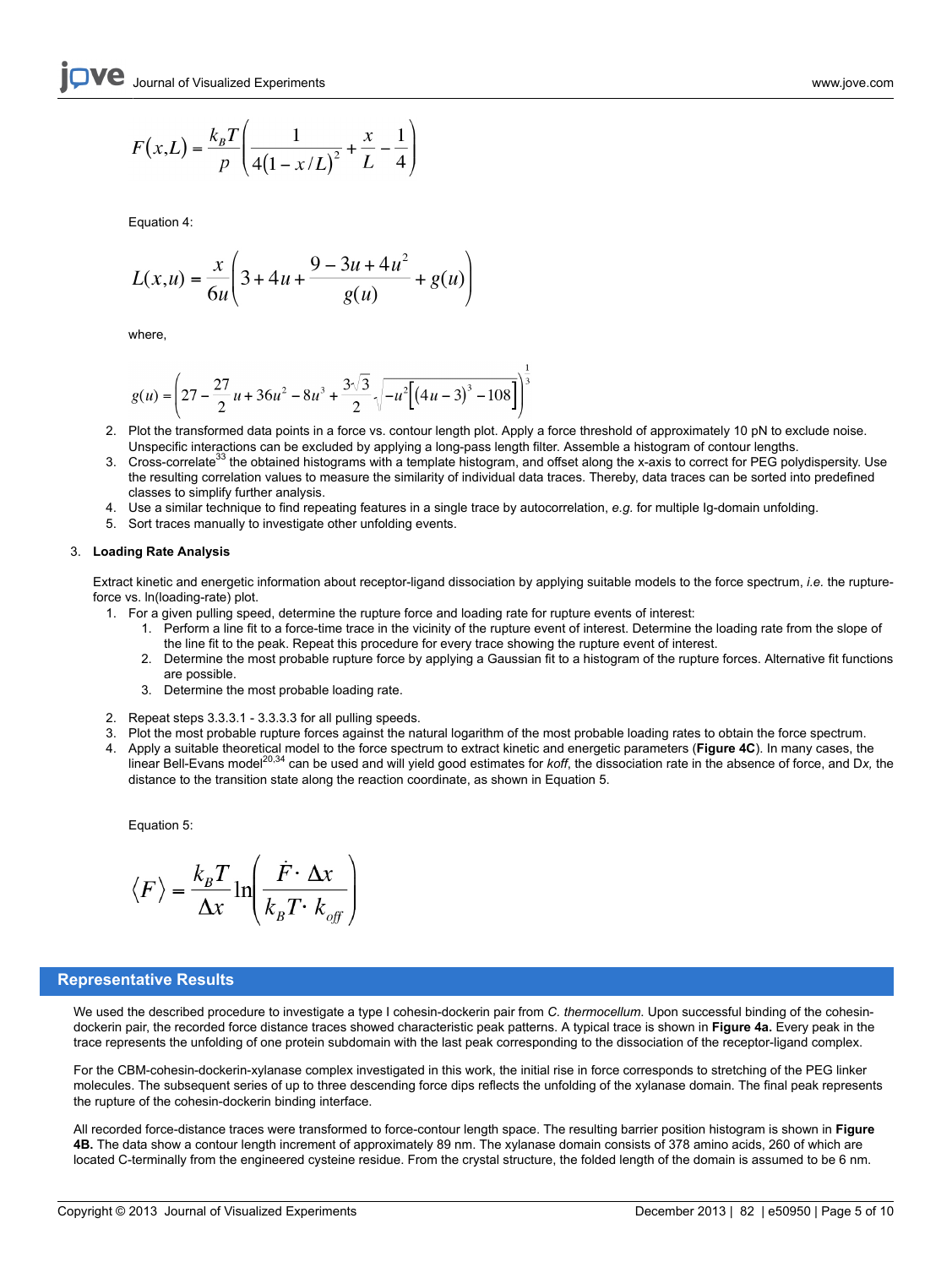Further assuming a length per stretched amino acid of 0.365 nm<sup>35</sup>, the measured 89 nm increment can be unambiguously assigned to the unfolding of the xylanase domain. This is consistent with previously published results $^{11}$ .

To probe the energy landscape of the cohesin-dockerin interaction, we analyzed a total of 186 data traces obtained with four different pulling speeds (0.2, 0.7, 2.0, and 5.0 µm/sec). The resulting force spectrum is shown in **Figure 4C.** Fitting Equation (5) to the data yields values for *koff* and Dx of 3.13 x10<sup>-5</sup>/sec and 0.70 nm, respectively. These values are in good agreement with previously published results<sup>11</sup>.



**Figure 1. Schematic of biomolecule immobilization.** (**A**) Xylanase-dockerin fusion proteins are attached to the glass slide via PEG linkers. The cantilever is similarly modified with a cohesin protein fused to a cellulose binding module (CBM). (**B**) Depiction of chemical bonding employed in cover glass and cantilever functionalization. [Click here to view larger image](http://www.jove.com/files/ftp_upload/50950/50950fig1highres.jpg).



**Figure 2. Process flow diagram showing sample preparation steps followed by data acquisition and analysis.**[Click here to view larger](http://www.jove.com/files/ftp_upload/50950/50950fig2highres.jpg) [image.](http://www.jove.com/files/ftp_upload/50950/50950fig2highres.jpg)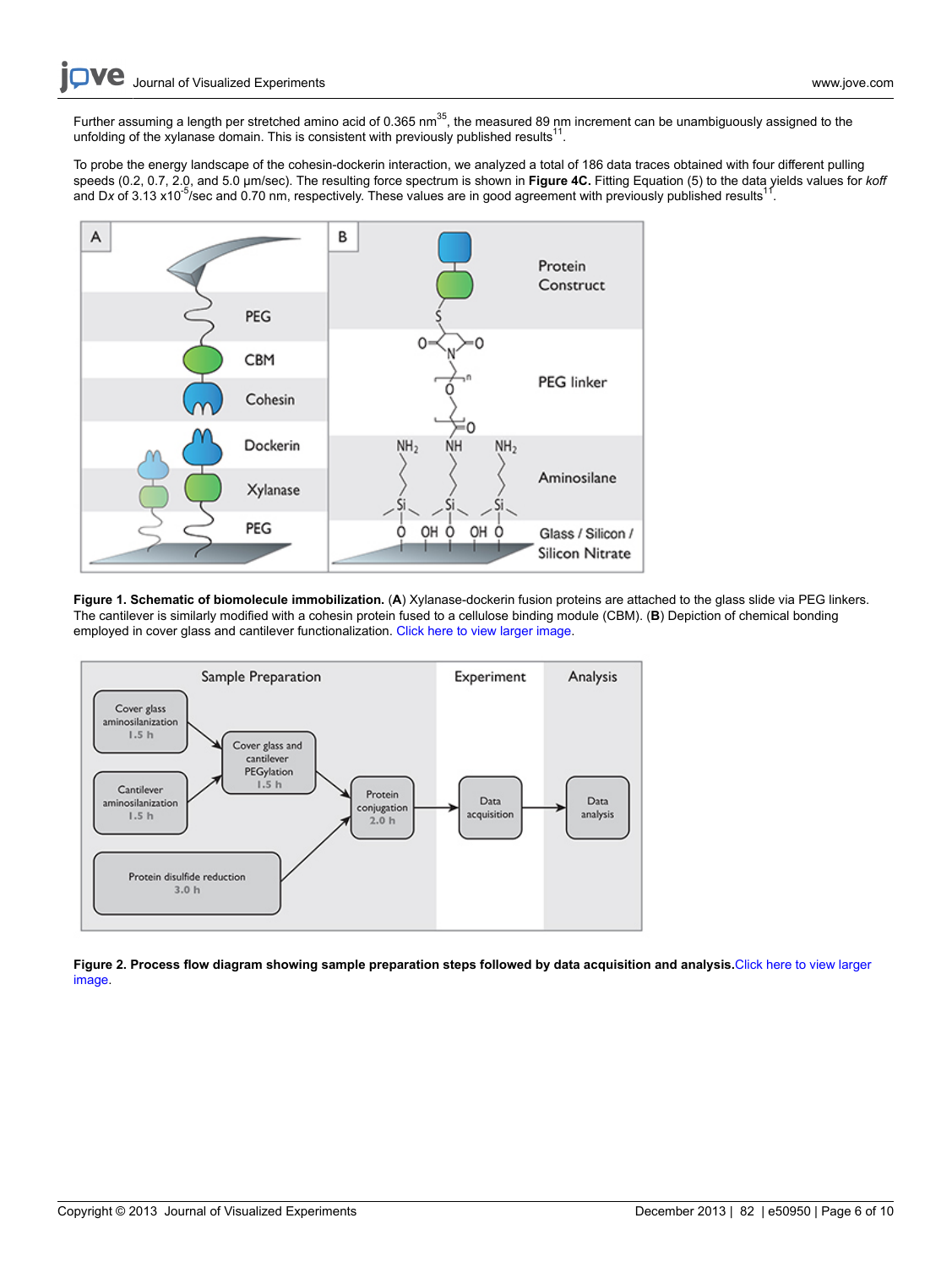jove Journal of Visualized [Experiments](http://www.jove.com) [www.jove.com](http://www.jove.com)



**Figure 3. Data analysis workflow diagram showing the processing steps involved in converting the raw detector signals into forceextension traces.** These traces are further analyzed to obtain information about receptor-ligand binding. The final results provide energetic and kinetic parameters about specific domains. [Click here to view larger image.](http://www.jove.com/files/ftp_upload/50950/50950fig3highres.jpg)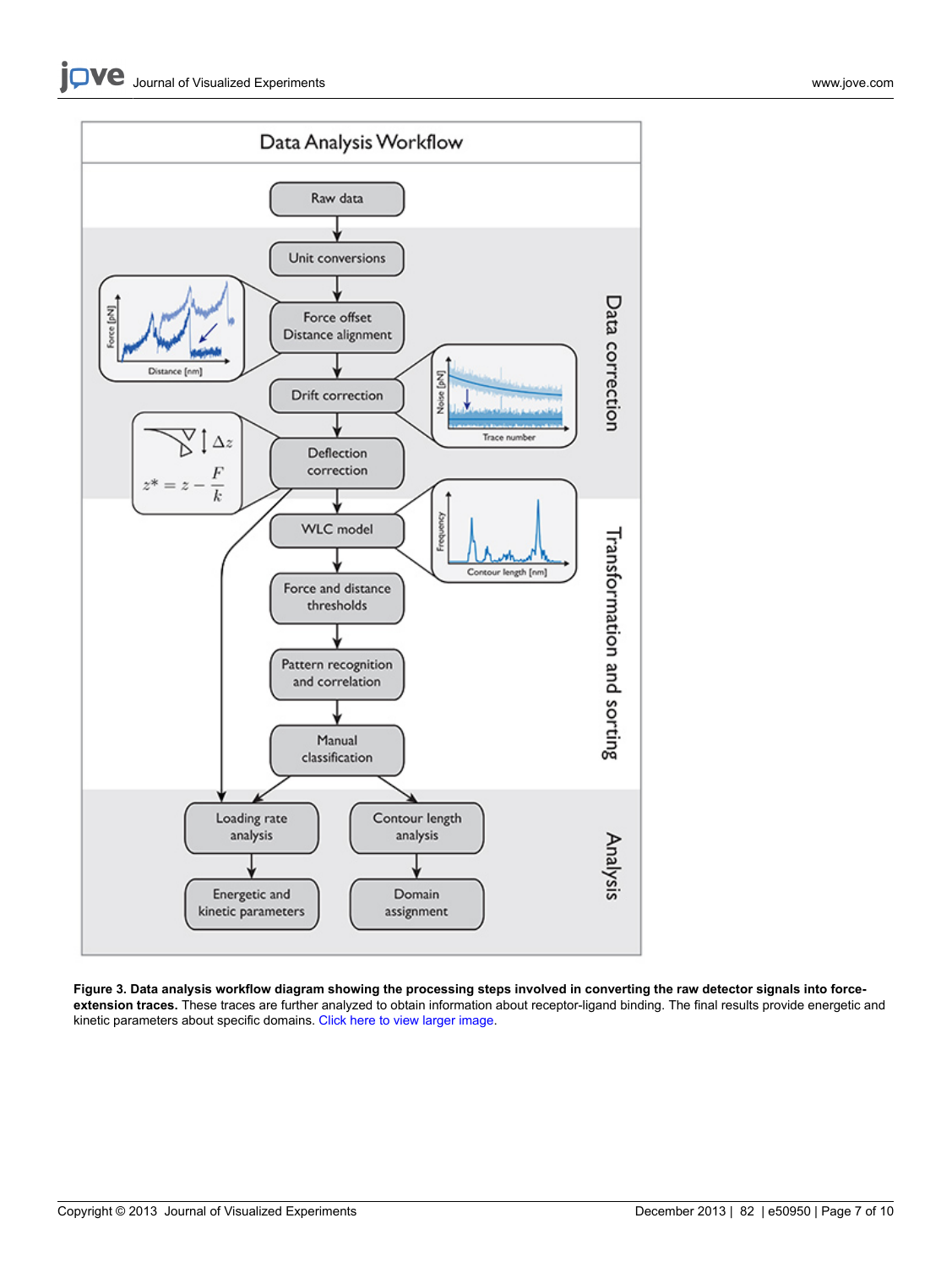

**Figure 4. Single molecule force spectroscopy data on cohesin-dockerin**. (**A**) Typical unfolding trace showing PEG linker stretching, xylanase unfolding, and rupture of the cohesin-dockerin binding interface. (**B**) Contour length histogram assembled from 314 force distance traces exhibiting energy barrier positions along the contour length. (**C**) Dynamic force spectrum obtained from 186 force-extension traces. Large blue circles represent the most probable rupture force at a given loading rate. The solid line represents a least squares fit to Equation 5. Rupture event populations are shown in the background. Error bars represent standard deviation obtained from Gaussian fits. [Click here to view larger](http://www.jove.com/files/ftp_upload/50950/50950fig4highres.jpg) [image.](http://www.jove.com/files/ftp_upload/50950/50950fig4highres.jpg)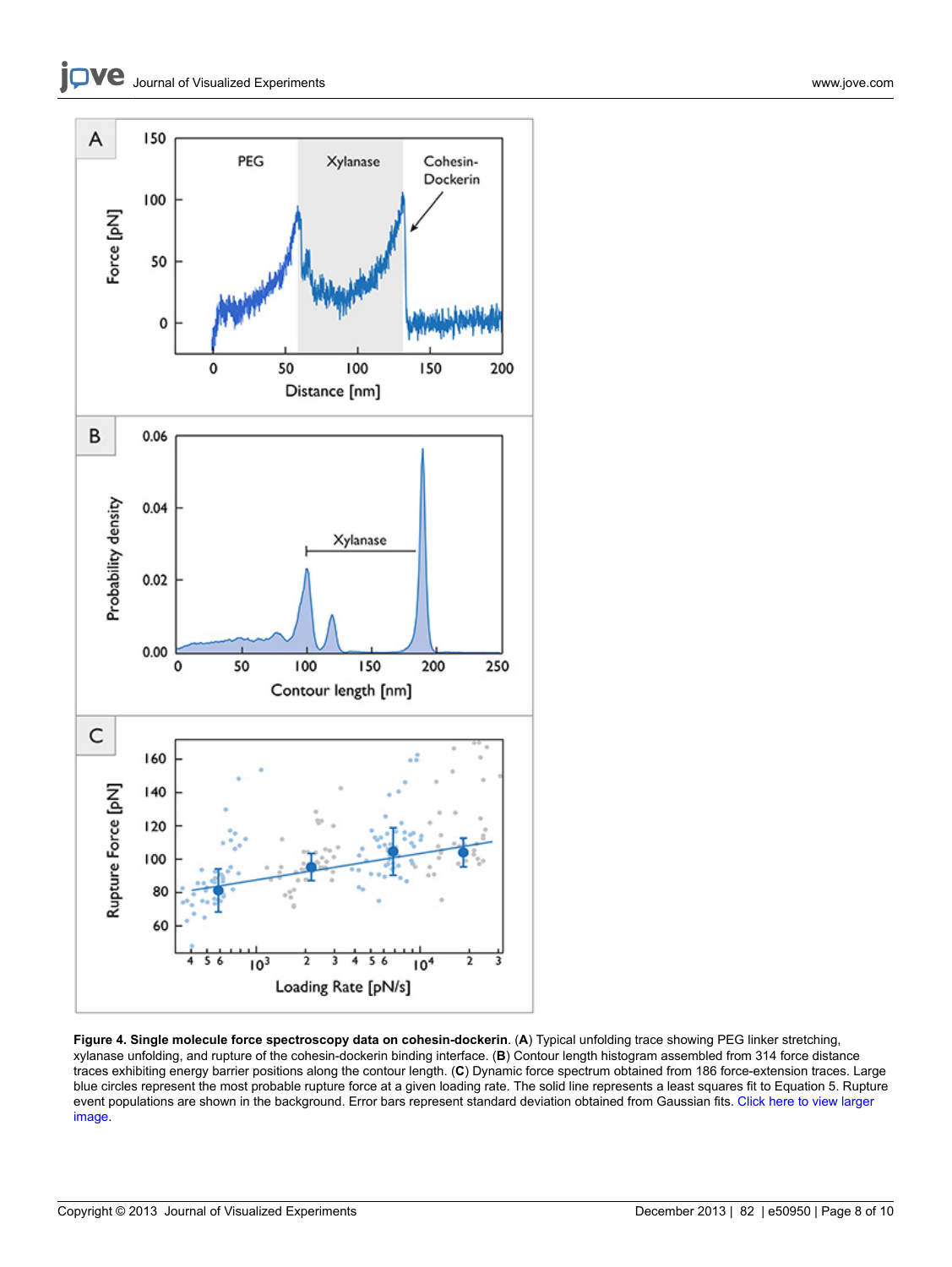# **Discussion**

To obtain meaningful data from single molecule force spectroscopy experiments, it is crucial to achieve well-defined and reproducible pulling geometries. The protocol used here results in site-specific immobilization of protein complexes in a defined pulling geometry.

The cantilevers used in this study were chosen due to their force sensitivity and high resonance frequency in water. Moreover, the small tip curvature of approximately 10 nm is advantageous for single molecule experiments due to reduced likelihood of multiple interactions. However, the small footprint (38x16  $\mu$ m<sup>2</sup>) of the cantilever arm complicates the adjustment of the laser beam when the optical deflection method<sup>29</sup> is used. The diameter of the focused laser beam in the setup used for this study is comparable to the width of the cantilever. As a result, obtaining a steady sum signal can be difficult. The laser drift on the cantilever can be partially compensated for using noise analysis across the data curves to correct the inverse optical lever sensitivity, as we have described. A new atomic force microscope with a shortened optical path and smaller laser spot size is currently under development in our group to improve data quality.

To obtain reliable information about rupture events, analysis of many traces is necessary. Since single molecule force spectroscopy measurements are subject to various fluctuations, averaging in force-extension space is not constructive. Barrier position histograms, however, once aligned in contour length space can be averaged since they are independent of fluctuations. As a result, even tiny features in the unfolding pathway are resolved. Conventional superposition of force extension traces does not achieve this kind of resolution.

In a force regime above 500 pN, a corrected WLC model accounting for electron cloud elasticity (QM-WLC) describes force-extension behavior better than the classical WLC model<sup>18</sup>. The freely rotating chain<sup>26</sup> model (FRC) can also be used in a high force regime. With rupture forces up to 125 pN, the cohesin-dockerin interface shows one of the strongest receptor-ligand interactions reported in the literature. The WLC model was used in this work and in practice there was little difference between WLC, QM-WLC, and FRC models for analysis of cohesin-dockerin unfolding traces.

The conventional Bell-Evans<sup>20,34</sup> model was used to analyze the force-loading rate dependency of the cohesin-dockerin binding interface. Recent works<sup>36,37</sup> have extended the theoretical framework for the interpretation of single molecule experiments. These models treat nonlinear trends in the force spectra. Furthermore, they produce the free energy barrier height D*G* of the dissociation event. To observe distinct nonlinear trends in the force spectra, loading rates need to be varied over many orders of magnitude. Realizing extremely low loading rates is theoretically achievable using extremely slow z-piezo pulling speeds, however in practice this poses a challenge due to drift in the tip-substrate distance. Extremely high loading rates can also be difficult to obtain since increasing noise might obscure certain features in the recorded force-distance traces. Choice of the theoretical model must be balanced with these practical aspects of data acquisition while considering the specific proteins under investigation. In many cases the linear Bell-Evans model is entirely sufficient.

In conclusion, a complete experimental protocol for the study of receptor-ligand interactions using AFM-based single-molecule force spectroscopy has been presented. The positioning accuracy and force sensitivity of the atomic force microscope in conjunction with versatile biomolecule immobilization strategies provide an excellent toolbox for the investigation of receptor-ligand systems for structural biology studies.

# **Disclosures**

The authors declare that they have no competing financial interests.

### **Acknowledgements**

The authors acknowledge funding from a European Research Council advanced grant to Hermann Gaub. Michael A. Nash gratefully acknowledges funding from Society in Science - The Branco Weiss Fellowship program. The authors thank Edward A. Bayer, Yoav Barak, and Daniel B. Fried at the Weizmann Institute of Science for generously providing the proteins used in this study. The authors thank Hermann E. Gaub, Elias M. Puchner, and Stefan W. Stahl for helpful discussions.

#### **References**

- 1. Bayer, E. A., Belaich, J. P., Shoham, Y., Lamed, R. The cellulosomes: Multienzyme machines for degradation of plant cell wall polysaccharides. *Annu. Rev. Microbiol.* **58,** 521-554, doi:10.1146/annurev.micro.57.030502.091022 (2004).
- 2. Bayer, E. A., Lamed, R., White, B. A., Flint, H. J. From Cellulosomes to Cellulosomics. *Chem. Rec.* **8** (6), 364-377, doi:10.1002/tcr.20160 (2008).
- 3. Binnig, G., Quate, C. F. Atomic Force Microscope. *Phys. Rev. Lett.* **56** (9), 930-933, doi:10.1103/PhysRevLett.56.930 (1986).
- 4. García, R., Perez, R. Dynamic atomic force microscopy methods. *Surf. Sci. Rep.* **47** (6), 197-301 (2002).
- 5. Engel, A., Müller, D. J. Observing single biomolecules at work with the atomic force microscope. *Nat. Struct. Biol.* **7** (9), 715-718 (2000).
- 6. Li, H., Cao, Y. Protein Mechanics: From Single Molecules to Functional Biomaterials. *Acc. Chem. Res.* **43** (10), 1331-1341, doi:10.1021/ ar100057a (2010).
- 7. Florin, E.-L., Moy, V. T., Gaub, H. E. Adhesion forces between individual ligand-receptor pairs. *Science.* **264** (5157), 415-417, doi:10.1126/ science.8153628 (1994).
- 8. Oberhauser, A., Hansma, P., Carrion-Vazquez, M., Fernandez, J. Stepwise unfolding of titin under force-clamp atomic force microscopy. *Proc. Natl. Acad. Sci. U.S.A.* **98** (2), 468-472 (2001).
- 9. Puchner, E. M., Gaub, H. E. Force and function: probing proteins with AFM-based force spectroscopy. *Curr. Opin. Struct. Biol.* **19** (5), 605-614, doi:10.1016/j.sbi.2009.09.005 (2009).